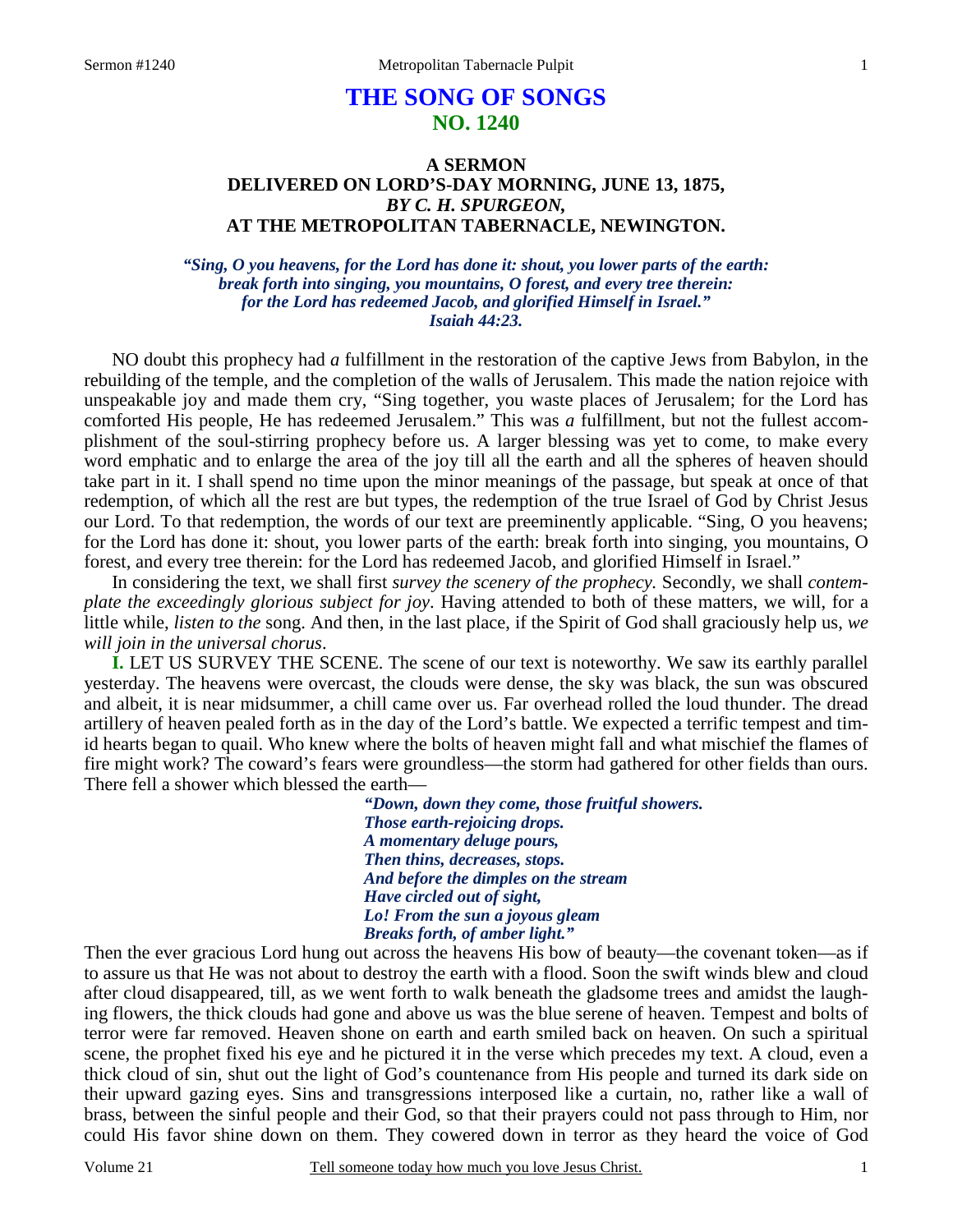threatening judgment—and they expected every moment that He would overthrow them in His wrath. Lo. Instead thereof, the Lord hung out the covenant rainbow. Gospel promises were seen, Jesus was set forth as the great atoning sacrifice, and as men looked upon Him, gleams from the light of God's countenance filled them with hope. Nor did they hope in vain, for soon the Lord fulfilled, as in a moment, the Word in which it is written, "I have blotted out as a thick cloud your transgressions, and as a cloud your sins." So, going forth and returning to their God beneath that clear sky, from which the Sun of Righteousness shone down with beams of love, the forgiven people were filled with rejoicing and by the mouth of the prophet, they cried aloud, "Sing, O heaven. Clouds veil you no longer. Shout, you lower parts of the earth, which have been refreshed with fertilizing showers. Shout, O you forest trees, whose every bough has been hung with diamond drops, for the Lord has redeemed Jacob, and glorified Himself in Israel." Thus the scenery of the text is helpful to the full understanding of it. Read the two verses together and their beauty is seen.

 When did the joyous event take place which we are bid to celebrate with song? We may consider it as virtually accomplished *in the eternal counsels of God*, for our Lord is, "The Lamb slain from before the foundation of the world." When the covenant was made between the Father and the Son, and Jesus undertook to die as a substitute for His chosen people, then the cloud was gone and the Lord could look upon His elect with complacency, as redeemed by their Surety's pledge. Viewing them as guilty, His holy eyes could not endure them, but looking upon them as in Christ Jesus, regarding them through the atonement, He cast their iniquities behind His back and was well-pleased with them, "for His Righteousness' sake." At the thought of the covenant, "ordered in all things and sure," the universe of intelligent beings may well rejoice, for therein man's redemption and God's glory are joined together by an eternal decree. On the strength of that covenant, multitudes entered heaven before the great Surety had shed His blood—it was, therefore, a legitimate theme for holy song before the long appointed day had dawned.

 The clouds were actually removed *when the atonement was presented*. In the fullness of time, Jesus appeared and up to the tree carried all the sins of His people. Having all His life carried their sicknesses and sorrows, He bore the burden of sin to the place of its annihilation, and by His death he made an end of it. Apart from the atonement, the chosen of God, like other men, lay under sin. The black cloud was over all the race, but Jesus took the dense mass of all the transgressions of His people—past, present and to come—and obliterated the whole, even as a cloud is blotted out from the face of heaven. Jesus took the whole incalculably ponderous load, all charged with tempest as it was, and bore it all upon those shoulders which must have been crushed to the earth had they not been divine. On the tree, He bore that sin and the wrath which was due to it, feeling all its crowded tempests in His own soul, until in that moment when He had borne all and ended all, He sent up the victorious shout of, "It is finished." Then shone forth the unclouded glory of boundless love; then was gone, forever, the threatened storm. Then righteousness sprang out of the earth and peace looked down from heaven. Then the reconciled ones might well exclaim, "Sing, O heavens; for the Lord has done it: shout, you lower parts of the earth: break forth into singing, you mountains, O forest, and every tree therein: for the Lord has redeemed Jacob, and glorified Himself in Israel." Sin was put away, transgression was cast into the depths of the sea and loud over all rang out the jubilant challenge—"Who shall lay anything to the charge of God's elect? Who is he that condemns, now that Christ has died?"

The text also receives an actual fulfillment to each one of God's people in the moment *when the eye of faith is first turned to the crucified Savior*. I scarcely need to sketch that experience, for my brethren, you know it well. O, the blackness of the darkness above. O, the horror of the tempest within, in the dreadful hour of conviction of sin—when my weary soul longed for nothingness that it might escape from its own hell. O, the dread of the wrath to come. I saw all God's indignation gathering up to spend itself upon me, but glory be to God, it spent itself elsewhere.—

> *"The tempest's awful voice was heard; O Christ, it broke on Thee! Your open bosom was my ward, It braved the storm for me. Your form was scarr'd, your visage marr'd, Now cloudless peace for me."*

Tell someone today how much you love Jesus Christ. Volume 21

2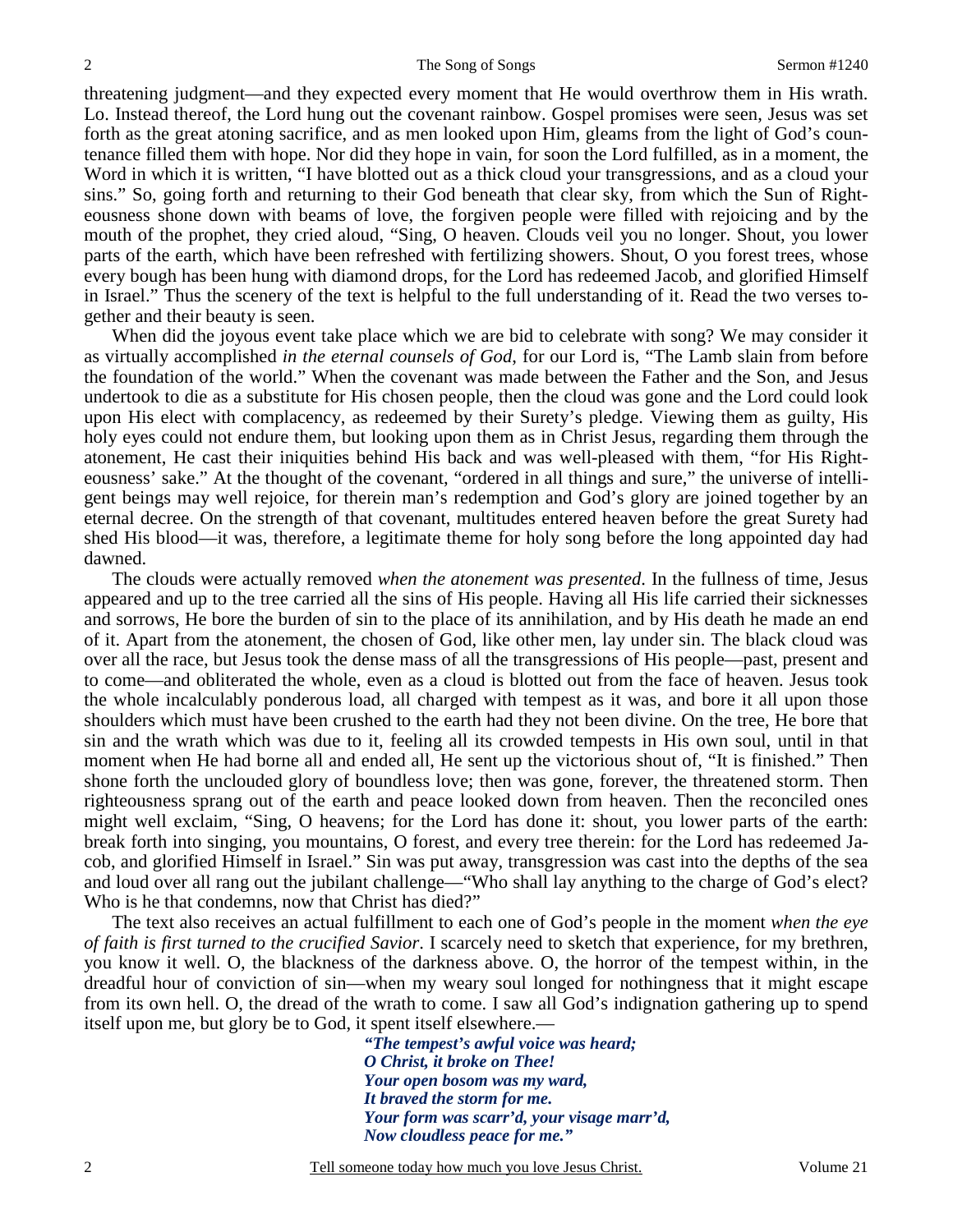#### Sermon #1240 The Song of Songs

Well do I remember the day in which I looked to Jesus and was lightened in a moment. The rain was over and gone, and all was peace and joy. Oh, that blessed day! I went forth with joy and was led forth with peace. The mountains and the hills broke forth before me into singing and all the trees of the field did clap their hands. Nor has the joy departed. For me, the mountains are still singing and the trees still clap their hands. For still my heart is glad within me at every mention of the precious name of Jesus. His blood still speaks peace within my conscience and His finished sacrifice is still my joy.

This also comes true not only at first, *but frequently during the Christian life*, for there are times when our unbelief makes new clouds and threatens new storms. Though our sin was all forgiven at the very first, and when we were first washed we were clean every whit, so that we needed not ever afterwards to wash again, except to wash our feet, yet unbelief can revive the memories of sin and defile the conscience with dead works, and so it can create clouds between us and God. Nevertheless, when our Lord reveals Himself, He blots out our sins like a cloud and like a thick cloud our transgressions, and again we return unto Him and rejoice in Him. We need not come under these returning glooms and we ought not to do so—but should it happen to us that we come under a cloud—it will be a blessed thing to look up and remember that the Lord can clear the skies in a moment and turn our dreariest shades into the brightness of the morning.

The text will obtain its best fulfillment, I think, *at the day of the Lord's appearing*—that day around which our chief hopes must ever center. The day will come when the gospel shall have been preached for the last time—when the chosen of God shall have been all gathered out from among men and the dispensation shall be fulfilled. Then shall all the saints rise to glory at the call of God. The elect multitude shall all be there—everyone according to the purpose of the Father, everyone according to the redemption of the Son, everyone according to the calling of the Spirit—all there—and upon their faces there shall be no spot nor wrinkle, and on their garments no stain nor defilement, for they are without fault before the throne of God. Then, as the books are opened and the transgressions of the ungodly are published under heaven, they shall stand without trembling, for—

> *"Jesus, Your blood and righteousness Their beauty are, their glorious dress. 'Midst flaming worlds, in these arrayed, With joy shall they lift up their head."*

Yes, and *we* shall be there who have believed in Jesus, every one of us. And with what delight, as we reflect upon our sins, shall we see the all-covering atonement, the cross which crucified our sins, the sepulcher which swallowed up in an eternal death all our transgressions, the ascension which led captivity captive and the second coming which gave to us the adoption, to wit, the redemption of our body, and perfected us so that no trace of sin's mischief can be found upon us. No damage shall be sustained by our humanity. We shall come up out of the furnace of life's trials with not the smell of fire upon us. Though the temptation and the guilt were like a seven-times heated furnace, yet because He, the Son of God, came into the burning furnace with us, we shall live and come forth unscathed. And in the last day, our humanity shall have suffered no harm, but shall even be brighter and better than if it had never fallen. Ah, what notes will be heard. Not the sound of cornet, flute, harp, sackbut, psaltery, and dulcimer, and all kinds of music, as in the days of Babylon's idolatries, but blessed songs of holy adoration shall be heard, to which angels' harmonies shall keep tune and this shall be the hymn—"Sing, O you heavens; for the Lord has redeemed Jacob, and glorified Himself in Israel."

**II.** We have now reached the second part of our subject and therefore, LET US CONTEMPLATE THE GLORIOUS SUBJECT FOR JOY. The great subject of joy is *redemption—*the redemption of God's Israel. *This is a stupendous work*. It was a simple matter for man to sell himself into slavery, but to redeem him was another matter. This is the work, this is the labor! To redeem man from his iniquity is a work which all the cherubim and seraphim could not have accomplished. A work, indeed, which all creatureship would have failed to perform. My brethren, our slavery was terrible and the price of deliverance was far beyond mountains of silver and gold. The redemption of the soul is precious. "It cannot be valued with the gold of Ophir, with the precious onyx, or the sapphire. The gold and the crystal cannot equal it: and the exchange of it shall not be for jewels of fine gold." As there needed a price, so there was needed a power, to redeem. For with a high hand and an outstretched arm must Israel be brought out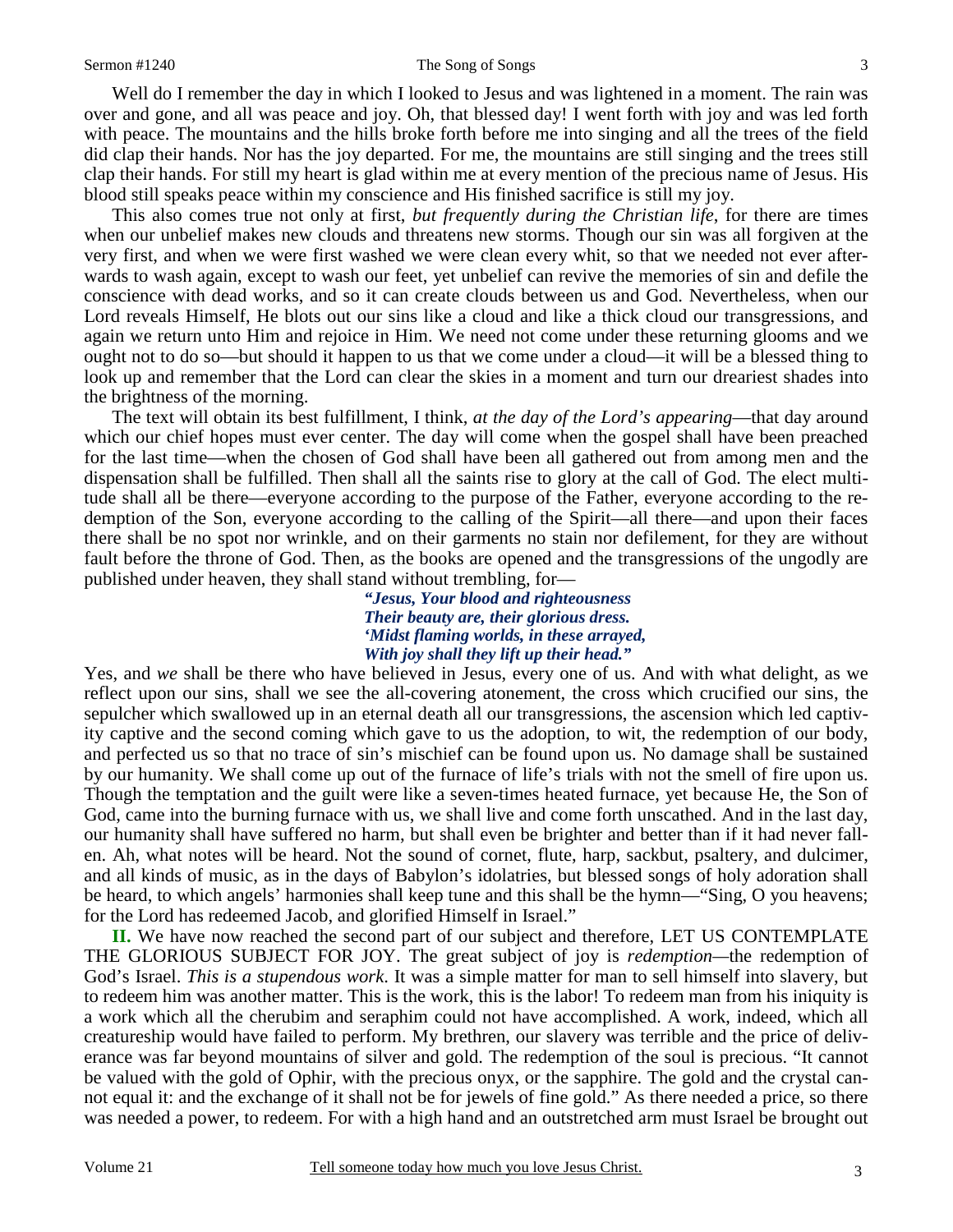of Egypt—and where could such power be found? Neither angel nor archangel possessed it. And as for the sons of man, the insects which dance through a summer's eve are not feebler. Hopeless is human bondage unless the malice and craft and power of Satan can be matched by love and wisdom and a superior force at all points. The price has been found, the power has been displayed. Sing, O you heavens, for the Lord has found a ransom! We were not redeemed with corruptible things, as silver and gold, but with the precious blood of Christ and that price has effectually set us free. Break forth into singing, you mountains, for the Lord has also found the power—His own right hand and His holy arm have gotten Him the victory. He has brought up His people out of the house of bondage and made them free, indeed.

Of redemption, redemption by price and by power, we are bidden to sing, a redemption so *preeminently desirable* that we can never sufficiently value it, a redemption which has delivered us from sin, of all slaveries the worst. "Sin shall not have dominion over you." Christ has effectually redeemed you from its tyrannical sway. You enjoy, also, deliverance from the curse of the law, by Christ's being made a curse for us. As it is written, "Cursed is everyone that hangs on a tree." You are blessed with deliverance from misery—wherever there is sin, misery is sure to follow—but Jesus has borne the penalty for your sins and turned it aside from you. You are delivered from carking care and unbelieving anxiety. The peace of God, which passes all understanding, keeps your heart and mind by Jesus Christ. And you are delivered from death and hell. Let this thought thrill you with delight—in your ear can never ring the doleful sentence, "Depart, you cursed." For you there is no bottomless pit, no fire which cannot be quenched, no worm which can never die. Christ has delivered you. You are no longer slaves to sin and victims to death, for you are set free from the thralldom of Satan who has the power of death. He may tempt, but he cannot force. He may provoke, but he cannot subdue. Christ has undone the devil's work. He has cast him down from his throne and torn up his stronghold—his empire over you is ended, never to be renewed. In you who have believed, the Lord has set up His throne and there He will reign forever. Glory be to God for this. The Lord's redemption is the theme of ceaseless praise, for it is a redemption which brings in its train, hope, holiness, and heaven, deliverance from sin, likeness to Christ, and eternal glory with Christ. Sing, O heavens, and be joyful, O earth!

Brethren, the very center and emphasis of the song seems, to me, to lie in this—"*The Lord has done it*." How my heart delights in those five words, "The Lord has done it!" Look at them for a minute. Whatever God does is the subject of joy to all pure beings. God in action is the delight of an intelligent universe. When God created the world, the morning stars sang together and all the sons of God shouted for joy. I can well conceive that they kept a more than ordinarily joyous festival on that Seventh Day, when the Lord "rested and was refreshed." Wondrous expression! If we were perfect, everything that God did would cause us to sing—and as He is always acting—we should be always singing. Ah, if He smote us, it would make us bless Him, if we were clean divorced from sin. If salvation were the work of man, our scantiest notes might suffice, for what is man but a worm, a creature that is crushed before the moth? For what is he to be accounted of? But when we sing of redemption, it is the Lord's redemption. He planned it from the beginning. He carried it out in the person of His Son. He applies it by His Holy Spirit. Salvation is of the Lord. "The Lord has done it." You who choose, may invent a salvation that is partly by man and partly by God, and you may cry this up as much as you please. As for me, I have no desire for any salvation but that which is all of God, neither is there any other. This one note shall occupy my entire being—"The Lord has done it." "The Lord has done it." Every new convert who has newly found peace knows that the Lord has done it. Every man who has been for years a believer, and has learned his own weakness, will say clearly, "The Lord has done it." Ay, and the aged Christian, just about to depart, is the man to say, "The Lord has done it." Grace reigns without a rival. The Lord alone is exalted. Sing, O heavens, and be joyful O earth, for redemption is Jehovah's work.

It is sweet to reflect that *redemption is an accomplished fact*. It is not, "The Lord will do it," but, "The Lord has done it." If I were sent, this morning, as a prophet to tell you that the Lord would become incarnate, bleed, and die on Golgotha, I hope that some would believe it. But it may be you would find it difficult to realize it, and as Abraham did, to see Christ's day and be glad. For it is a marvel not to be believed at all, except upon divine testimony, that God Himself should make atonement for injury done to His own moral government. But I have, today, to speak of a matter of history—"The Lord has done it." He who was the offended one has provided a propitiation—His own deed of transcendent grace has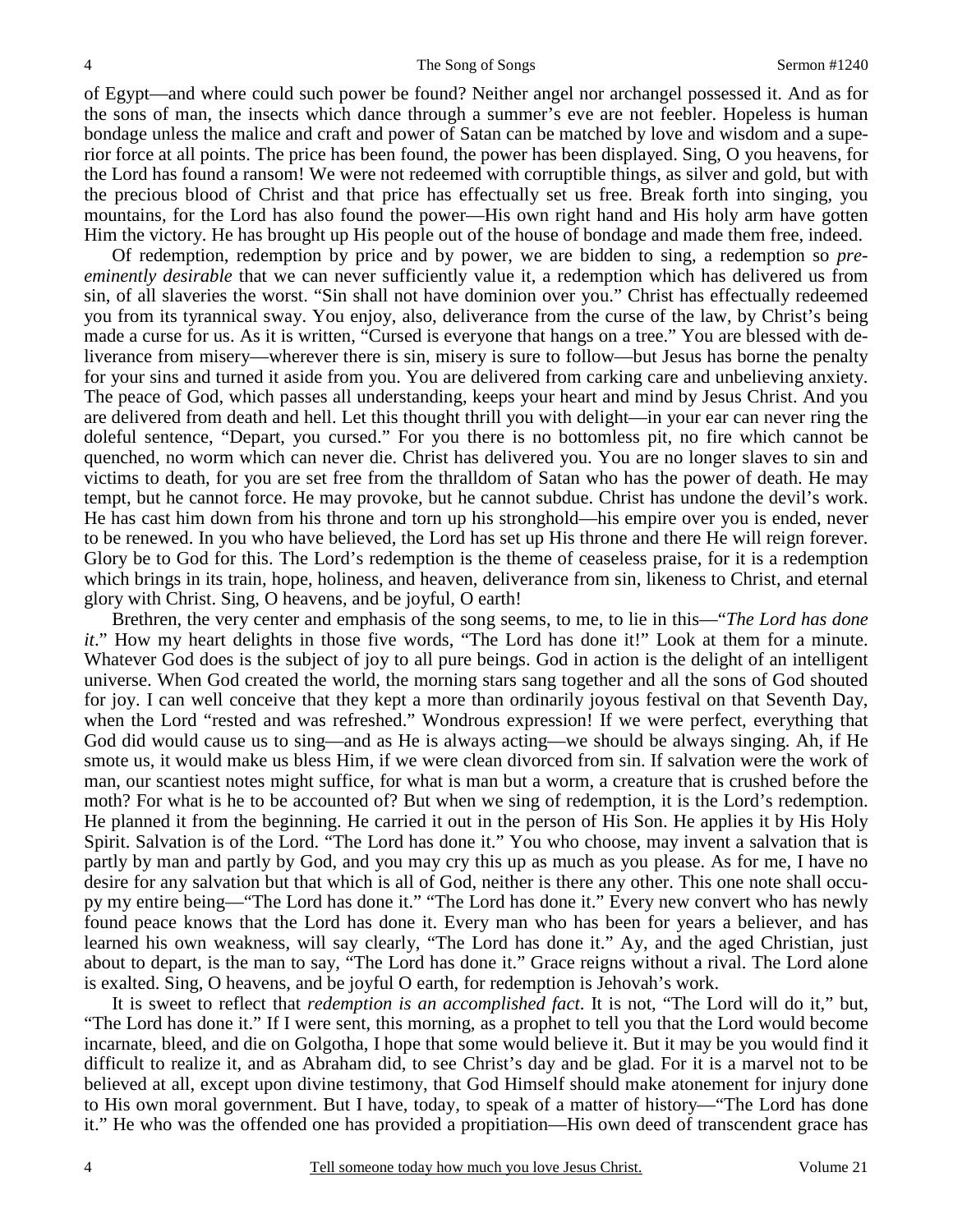scattered the thick clouds of sin and poured eternal day upon the darkened earth. Jesus has bled and died and vanquished sin thereby. Our glorious Samson lay asleep in the Gaza of the tomb and His foes thought they had Him fast forever. But He awoke before the morning light, and He pulled up the gates of death and hell, post and bar and all, and carried them away, leading captivity captive. He has done it. Our divine deliverer has spoiled death and the grave for us. "Sing, O you heavens: shout, you lower parts of the earth." The Breaker is gone up before us and our King at the head of us. He has broken up and cleared a pathway straight from the tomb to the throne of God. Glory be to His name, He has done it.

We may lay peculiar force upon the word, "The Lord has *done* it," for *He has finished the work*. In the matter of the redemption of His people, nothing remains to be done. There is no mortgage on the church of God to be ultimately discharged. The Lord has made us His unencumbered freehold and we are His own portion forever. There is not a little left of human merit for the sinner to work out for himself, or some little point in which the work of salvation is incomplete, but "The Lord has done it." No, brethren, even the fringe of the robe of righteousness is all there—you have not a thread to add to it—it is without seam and woven from the top throughout, all of one piece. *Consummatum est*. "It is finished," every type fulfilled, every commandment kept, every sin abolished—the wrath of God and everything that hindered put away. "The Lord has done it." The heavens sang when Jesus came to do the deed. They woke the silence of the sheepfolds when the heavenly babe was born—how must they sing now that He has finished the work which was committed to Him and perfected forever all those who were set apart! I cannot speak on such a theme. Language is too poor a medium for the expression of my grateful joy. I wish that we could pause and sing the text—"The Lord has done it: He has redeemed Jacob, and glorified Himself in Israel."

A very important part of the song, however, lies in the fact that *what God has done glorifies Himself*. Infinite mercy and condescending love reflect glory upon God. What a subject for a Dr. Owen to write upon—the attributes of God as displayed and glorified in redemption. He would need a score of volumes, all crowded with such condensed thought as he was apt to give forth. What a chapter should be written on the *wisdom* of redemption! What another chapter upon the *justice* of it! How the Lord would not pardon sin without a sacrifice, because He was just, and could not tolerate iniquity. What another chapter, no, what volumes upon volumes might be composed upon the *love* of redemption! The fear would be that our finite minds, in beholding the brightness of one divine attribute, would be so dazzled as to forget the rest. Who can tell us, concerning the atonement, which of its letters best is written—the wisdom, the justice, or the grace? In redemption you see all the attributes of God, blended in harmony, shining with benignant radiance, not with the flash and flame of Sinai, but with the soft beams of peace and love from Calvary. God is never so gloriously seen as at the cross. No, not even amidst the flaming seraphim do the saints above enjoy such a view of God as when they see Him in the wounds of Jesus, and putting their finger into the print of the nails, they exclaim with transport, "My Lord and my God."

Why, my brethren, the Lord has not only illustrated every one of His attributes in the great plan of redemption, but He has been pleased to show how the goodness of His nature triumphs over all the power of evil. Satan seemed to have gained a great advantage over God when he poisoned our race with his venom. The advantage was but temporary and it ended in his greater defeat. Little did he know that by his craft and malice he was preparing a black background for divine love to lay its lovely tints upon that they might be the more conspicuous. How are you baffled in your dark designs, O Lucifer! How are you vanquished, O you enemy! How are you spoiled, O you spoiler! How are you led captive, O captivity! You thought that man would be your weak and willing instrument with which to show your spite against the Most High, but lo, man, whom you did disgrace and dishonor, triumphs over you on God's behalf. The seed of the woman whom you did beguile has been wiser than you. His bruised heel has been the breaking of your head. He has all things under His feet—all sheep and oxen, yes, and the fowl of the air, and the fish of the sea, and whatever passes through the paths of the sea. The man Christ Jesus is Lord of all and at His name all creatures bow the knee. Even the devils are subject unto Him and evil is overruled for good. See how the Lord "frustrates the token of the liars, and makes diviners mad." Let the Lord be praised forever and ever.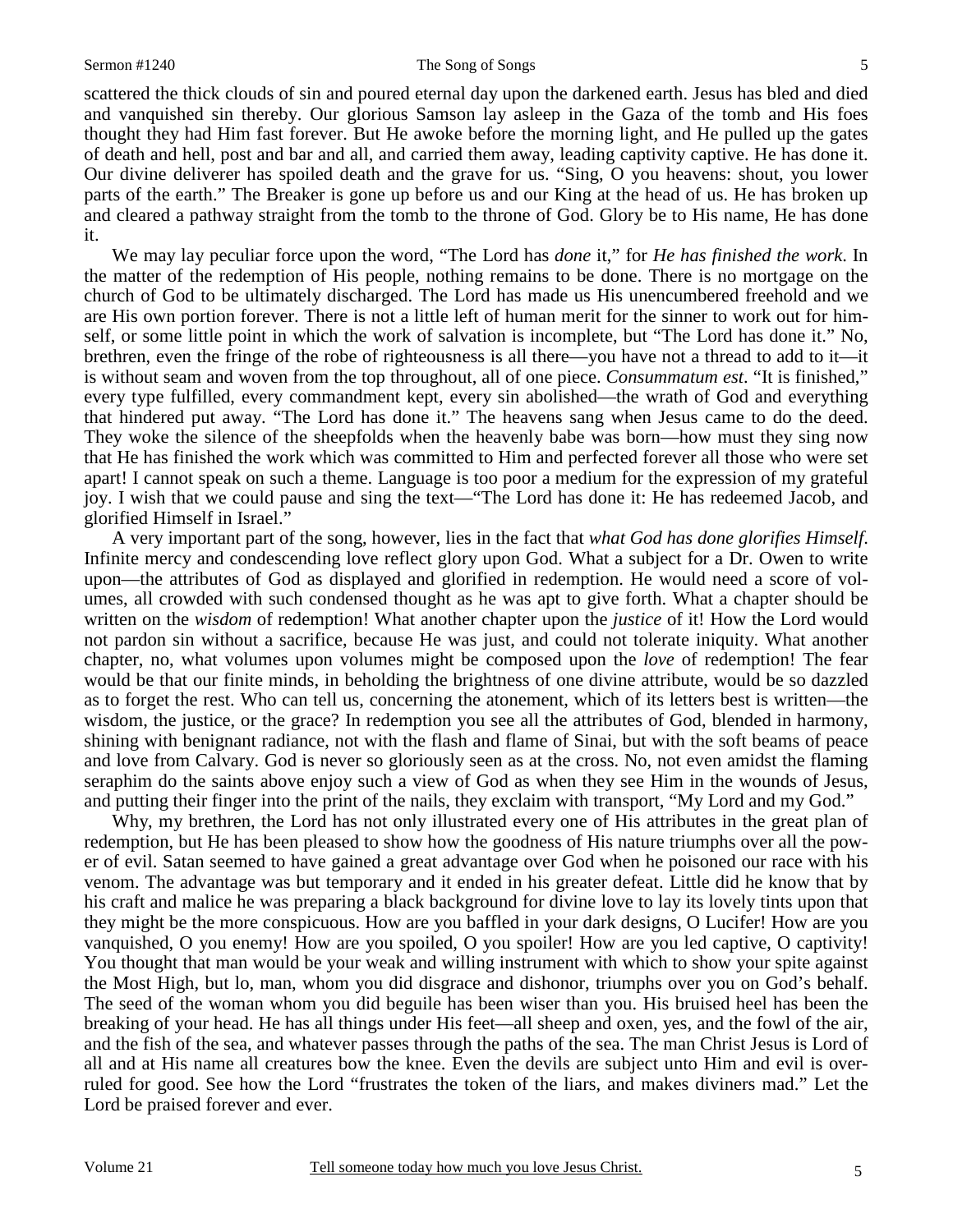The Lord has also glorified Himself by raising up a race of creatures such as could not have been created by mere power, at least, so far as we can judge. God has a company of angels to worship Him, but they never knew evil, and consequently, their choice of good is not so marvelous. They are also of an ethereal nature and are not cumbered with material bodies of flesh and blood. The Lord might have created myriads more of pure spirits like the angels, but He desired to be served and loved by beings who should be, in part, material, and yet should be akin to Himself—beings who should possess freedom of will and should know both good and evil—and yet should forever choose good alone. Behold how such creatures have been produced! Not so much by creation as by redemption. The glorified were once plunged deep into sin, but they were, without a violation of their free agency, recovered to their allegiance by the love of Jesus and then lifted up into such a position that in Christ Jesus they are akin to God Himself, so that no order of beings intervenes between them and God. And yet they never will, nor can presume, nor take ambitious advantage of their elevated position. If God were to create free agents, knowing both good and evil, and put them where men will be in heaven without their undergoing any preparatory process, it would be a dangerous experiment. But for Him to let them know evil to the full and yet be forever bound to perfect holiness, because infinite love sways them with Omnipotent obligations of gratitude—this is to make creatures which bring exceeding glory to their Author. These are not merely fashioned on His wheel, but dipped into the blood of His own suffering and indwelt by His own mighty power—well may they be precious in His sight. "Glory, glory, how the angels sing," but far louder are the notes of the redeemed. "Glory, glory," thrice and sevenfold told is that which comes from those loud harps of ransomed ones who have washed their robes and made them white in the blood of the Lamb. The Lord has glorified Himself in Israel.

I cannot linger here, though the subject fascinates me, for I have to speak somewhat upon the third point, which is,

**III.** LET US LISTEN TO THE SONG. The angels sing, for they have deep sympathy with the redemption of man. The redeemed in glory sing, for they have been the recipients of this mighty mercy. The material heavens themselves also ring with the sweet music and every star takes up the refrain. And with sun and moon they all praise the Most High.

Descending from heaven, the song charms the lower earth and the prophet calls upon materialism to share in the joy—mountains and valleys, forests and trees are charged to join the song. Why should they not? This round earth of ours has been overshadowed by the curse through sin. She has yet to be unwrapped of all the mists which iniquity has cast upon her, for the creature was made subject to vanity, not willingly, but by reason of Him that subjected the same in hope, because the creature itself shall also be delivered from the bondage of corruption into the glorious liberty of the children of God. Therefore, let creation sing. What mountain is there that has not been defiled with idolatry? Lo, the altars of Chemosh and the high places of Baal! But sing, you mountains, for the God of the hills is revealed and has purged you by the blood of Calvary. What valley is there which man has not polluted with sin? In the plains, which should have been sacred to peaceful harvests, men have shed the blood of their fellows in fierce battle, and cities have been built which have become the strongholds of iniquity. But sing, you valleys and you fruitful plains, for the Lord shall walk through you and make you as the valley of Barachah where the men of Judah sang, "Praise the Lord, for His mercy endures forever." Therefore the name of the place was called the Valley of Blessing unto this day. You forests, where wild beasts have been invaded by still wilder men, break forth into singing, for no more shall the destroying hand of the Lord be upon all the cedars of Lebanon that are high and lifted up, and upon all the oaks of Bashan! You groves which have witnessed the cruel rites of bloody worship, sing, for down your aisles shall now be heard the holy hymn which chants redeeming love. O you green trees, under which men have polluted themselves, beneath your shade shall saintly spirits find retreats prepared for prayer and praise. Break forth into singing, you mountains. Sing, O Moriah, on whose summit the patriarch drew his knife to slay his son, for the true Isaac has been offered up. God has provided for Himself a lamb. Sing, O Sinai, for the law proclaimed from your awful summit has now been magnified and rendered honorable. Sing, O Pisgah, for now that Christ has died, from your peak may be seen a promised land into which the servants of the Lord shall not be denied an entrance. Sing, O Carmel, for the controversy between God and Baal has been decided once and for all. Sing, O Hermon, for now the gentle dews of brotherly love shall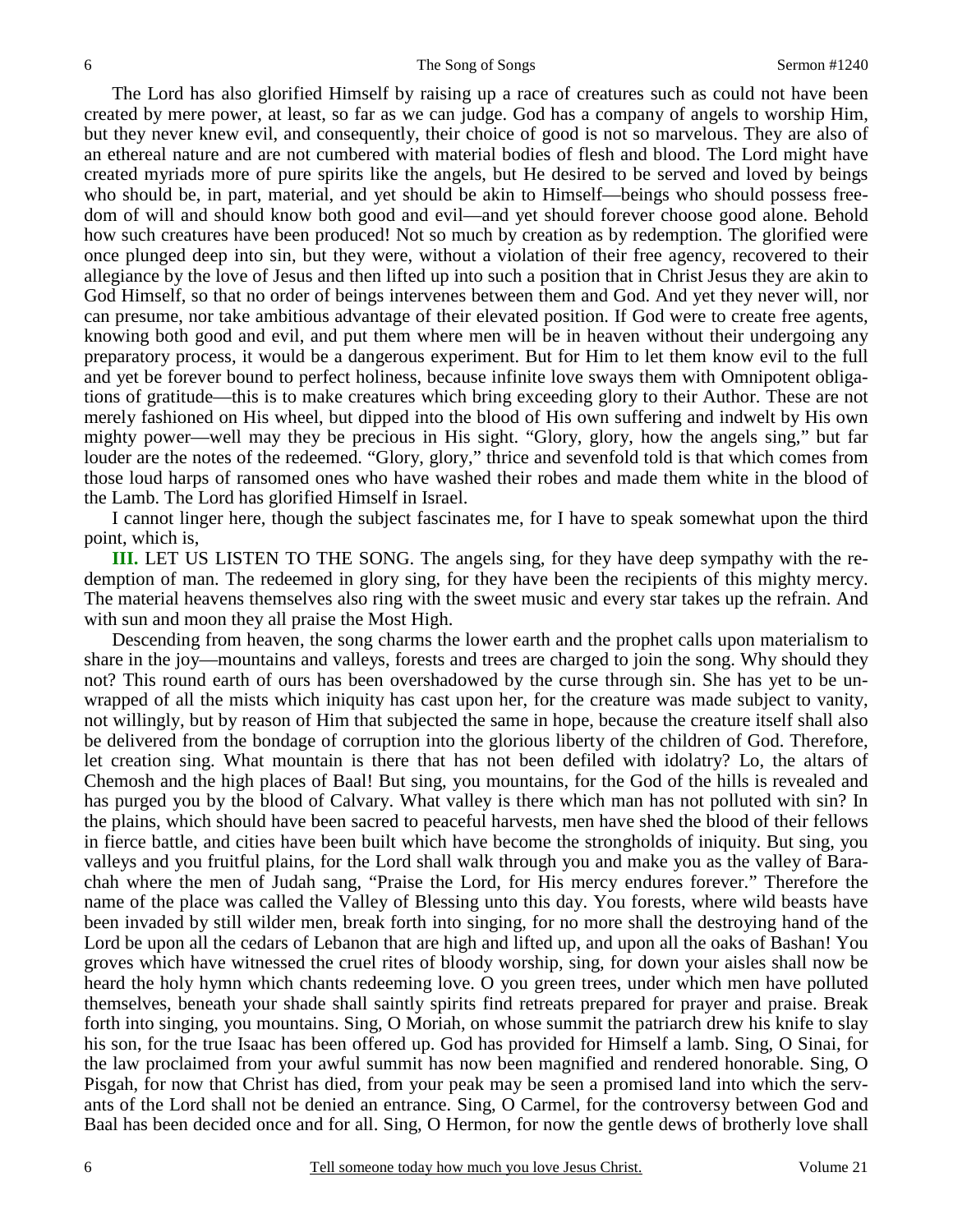7

fall upon and keep not silent. Sing, O Gilboa, once accursed, for the Son of David gives you back your dew. Sing, O Tabor, for Messiah transfigured has become the image of the future race. Sing, O Olivet, for where Jesus groaned and bled He comes to plant His foot to establish bliss and holiness forever. The text exhorts the lower parts of the earth to shout, and well they may, for in the hands of the redeeming Lord are the deep places of the earth. Let the valleys respond to the song of the hills. Shout, O valley of Shaveh, you that are called the king's vale, for now the great Melchizedek has brought forth the true bread and wine for the seed of Abraham. Shout, O Eshcol, for your richest clusters are outdone by the true vine which the Lord has planted. O valley of the Jordan, shout, for in your river the Redeemer was baptized. O valley of Baca, rejoice, for the Lord Jesus has filled your pools. O vale of Achor, shout, for you are now a door of hope. O you wildernesses and solitary places, be glad, for redemption shall make you blossom as the rose. Let every tree in the forest bless the Lord; let each one yield boughs with which to strew the way before the lowly Prince. Fruitful trees and all cedars, praise the Lord. Down the fir trees' pillared shade let the soft murmur of praise be heard. And beneath our island's giant oaks let the glorious gospel be proclaimed. Praise the Lord you elms, as peace sports down your ancient avenues. Praise Him you far-spreading beeches, as beneath your shade the flocks feed in plenty. And you, you pines, forever clad in verdure, join the song. Let not a single herb be silent, nor even the hyssop upon the wall be dumb. I cannot reach "the height of this great argument," nor can any man besides, I suppose, unless he were a Milton and had a soul inspired at once with loftiest poetry and divine grace.

The meaning of the whole seems to be this, that wherever saints are, they ought to praise God for redeeming love, whether they climb the Alps or descend into the plains. Whether they dwell in the cities or walk in the quietude of the woods—in whatever state of mind they feel themselves—they still should praise redeeming grace and dying love. Whether on the mountaintop of communion, or in the valley of humiliation—whether lifted up by prosperity or cast down by adversity—they should leave a shining trail of praise behind them in their daily course, even as does the vessel when it plows the sea.

The text calls upon all classes and conditions of men to praise God for redemption. You that are lifted up like mountains—magistrates, princes, kings, and emperors—and you who lie beneath like plains, you who eat bread in the sweat of your faces, you children of poverty and toil, rejoice in redeeming love. You who dwell in the midst of sin as in a tangled forest, you who have transgressed against God and plunged into the deep places of vice, be glad, for you may be restored. All you born of woman, together, praise the Redeemer of Israel, for He has accomplished the salvation of His people.

**IV.** LET US JOIN THIS SONG. Mr. Sankey is now behind me, but he cannot sing sweetly enough to set forth to the full the majesty of this song, nor could the choicest choir of singing men and singing women. No, this task exceeds the reach of the seraphim themselves. Praise is silenced, O Lord, by the glory of Your love. Yet, brethren, let us give forth such music as we have.

Let us consider how we sing this song. We sing it when by faith we see the grand truth of God that Jesus Christ took His people's sin upon Himself and so redeemed them. Understanding this fact, which is the heart of the gospel, we begin to sing for joy. Get a grip of that, my brethren, and hold it fast—your hearts will then sing—you cannot help it. Not all the harps of heaven can be more melodious than your song will be when your heart fully understands this fact—that Jesus Christ did actually stand in His people's place and finished transgression and brought in everlasting righteousness for them. You will sing it better still, if the Holy Spirit has applied it to your soul, so that you can say, "My sins are blotted out like a cloud, and like a thick cloud my transgressions." "Through Jesus' blood I am clean, I am accepted in the Beloved. I am dear to the heart of God. On me there remains now no spot nor wrinkle for I am cleansed through Jesus Christ." Nothing else can bring forth such charming music from any man's mind as a sense of redeeming grace and dying love.

You will still be better able to sing this if you every day realize the blessings of redemption and pardon, by drawing near to God, using the privilege of prayer; by trusting the Lord for everything; by enjoying sonship and communing with your heavenly Father, as you seek to bear the image of the heavenly as truly as you have borne the image of the earthly. Yes, you will sing it, by the grace of God, right beautifully, if you are fully consecrated to the Lord's service and are borne along by the irresistible current of divine love. O, if it is so with you, beloved, you will be forever crying, "Sing, O heavens, for the Lord has done it."